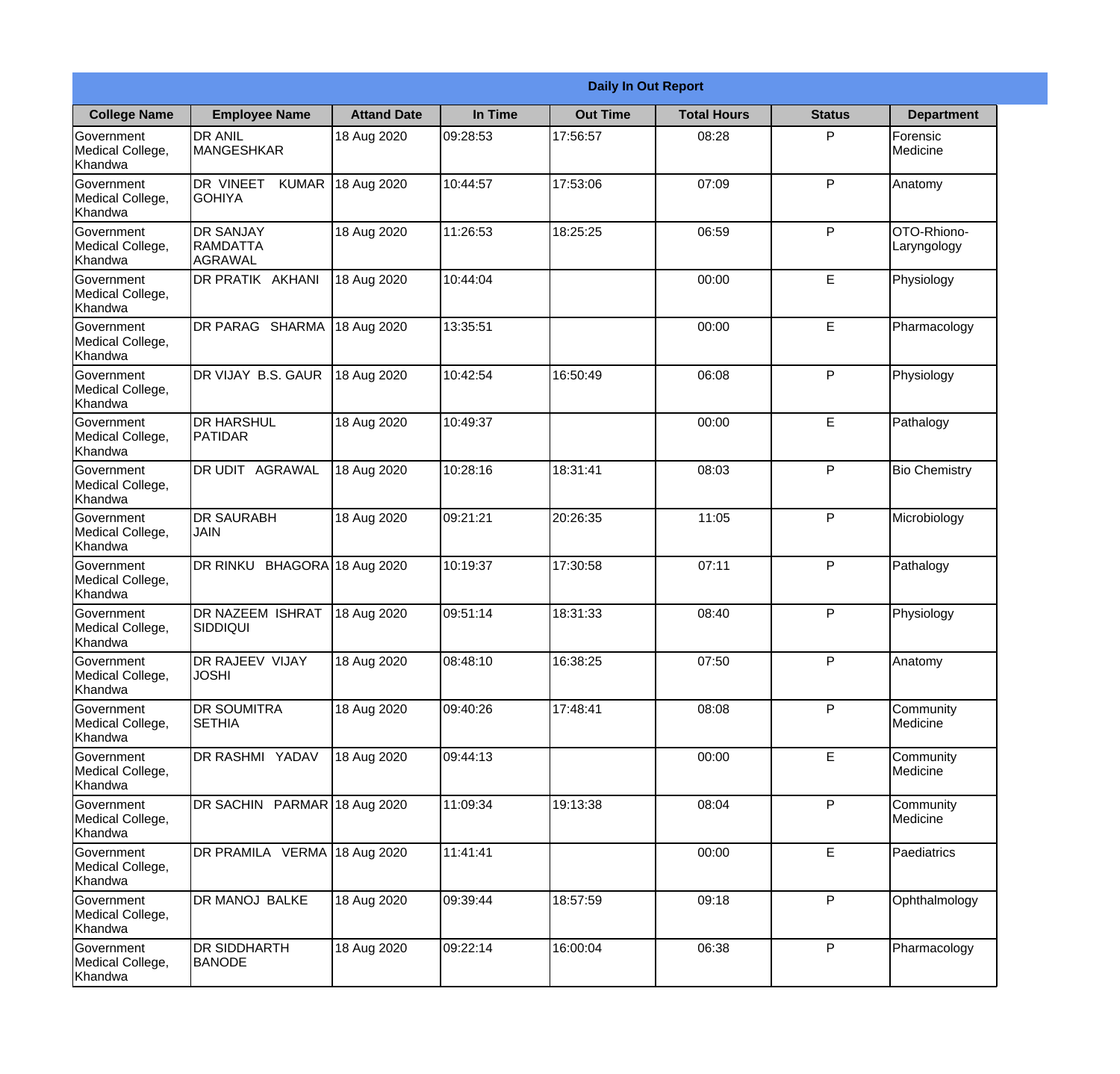| <b>Designation</b>                  | Category            |
|-------------------------------------|---------------------|
| Assistant Professor                 | Para Clinical       |
| Professor                           | <b>Non Clinical</b> |
| Professor                           | Clinical            |
| Assistant Professor                 | Non Clinical        |
| Professor                           | Para Clinical       |
| Associate Professor Non Clinical    |                     |
| Assistant Professor Para Clinical   |                     |
| Associate Professor Non Clinical    |                     |
| Associate Professor Para Clinical   |                     |
| Assistant Professor   Para Clinical |                     |
| Professor                           | Non Clinical        |
| Assistant Professor Non Clinical    |                     |
| <b>Assistant Professor</b>          | Para Clinical       |
| <b>Assistant Professor</b>          | Para Clinical       |
| <b>Assistant Professor</b>          | Para Clinical       |
| Professor                           | Clinical            |
| <b>Assistant Professor</b>          | Clinical            |
| Associate Professor   Para Clinical |                     |

## **Daily In Out Report**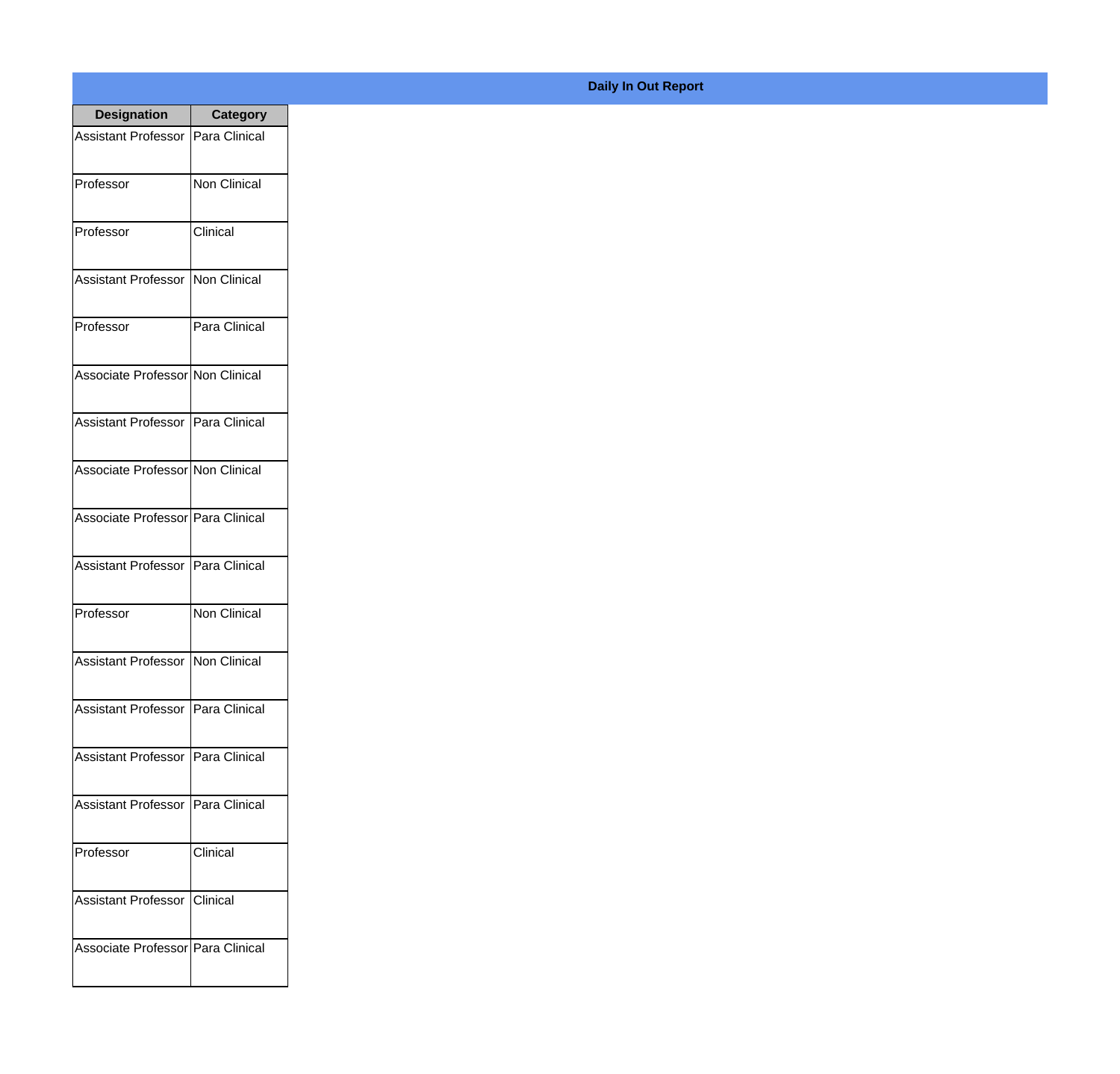|                                                         | <b>Daily In Out Report</b>                |             |          |          |       |    |                             |  |
|---------------------------------------------------------|-------------------------------------------|-------------|----------|----------|-------|----|-----------------------------|--|
| Government<br>Medical College,<br>Khandwa               | <b>DR CHANDNI</b><br>KAROLE               | 18 Aug 2020 | 09:39:35 |          | 00:00 | E  | Ophthalmology               |  |
| <b>Government</b><br>Medical College,<br>Khandwa        | <b>DR PRIYA KAPOOR</b><br><b>KAPOOR</b>   | 18 Aug 2020 | 10:33:15 | 17:24:21 | 06:51 | P  | Pathalogy                   |  |
| <b>Government</b><br>Medical College,<br><b>Khandwa</b> | <b>DR SAPNA</b><br><b>MAHESHRAM</b>       | 18 Aug 2020 | 11:38:29 | 17:54:15 | 06:16 | P  | Community<br>Medicine       |  |
| <b>Government</b><br>Medical College,<br>Khandwa        | <b>DR RAKESH SINGH</b><br><b>HAZARI</b>   | 18 Aug 2020 | 17:48:59 |          | 00:00 | E  | Pathalogy                   |  |
| Government<br>Medical College,<br>Khandwa               | <b>DR SHAIKH M.KHALIQ</b>                 | 18 Aug 2020 | 10:36:52 |          | 00:00 | E  | <b>Bio Chemistry</b>        |  |
| Government<br>Medical College,<br>Khandwa               | <b>DR RAJU</b>                            | 18 Aug 2020 | 09:41:41 | 19:11:16 | 09:30 | P  | Forensic<br>Medicine        |  |
| Government<br>Medical College,<br>Khandwa               | <b>DR MAHENDRA</b><br><b>PANWAR</b>       | 18 Aug 2020 | 09:50:24 |          | 00:00 | E  | Orthopaedics                |  |
| Government<br>Medical College,<br>Khandwa               | DR AJAY GANGJI                            | 18 Aug 2020 | 11:08:55 |          | 00:00 | E  | <b>General Surgery</b>      |  |
| Government<br>Medical College,<br>Khandwa               | <b>DR ASHOK</b><br><b>BHAUSAHEB NAJAN</b> | 18 Aug 2020 | 10:13:29 | 16:10:03 | 05:57 | P  | Forensic<br>Medicine        |  |
| <b>Government</b><br>Medical College,<br>Khandwa        | <b>DR SANGEETA</b><br><b>CHINCHOLE</b>    | 18 Aug 2020 | 10:59:23 | 16:23:47 | 05:24 | P  | Physiology                  |  |
| <b>Government</b><br>Medical College,<br>Khandwa        | DR SUNIL BAJOLIYA                         | 18 Aug 2020 | 19:12:34 |          | 00:00 | E  | OTO-Rhiono-<br>Laryngology  |  |
| Government<br>Medical College,<br>Khandwa               | <b>DR NISHA MANDLOI</b><br><b>PANWAR</b>  | 18 Aug 2020 | 09:50:09 | 16:14:33 | 06:24 | P  | Obstetrics &<br>Gynaecology |  |
| Government<br>Medical College,<br>Khandwa               | <b>DR SATISH</b><br><b>CHANDEL</b>        | 18 Aug 2020 | 09:58:35 |          | 00:00 | E. | Pharmacology                |  |
| Government<br>Medical College,<br>Khandwa               | MOHIT GARG                                | 18 Aug 2020 | 10:37:45 |          | 00:00 | E  | <b>General Medicine</b>     |  |